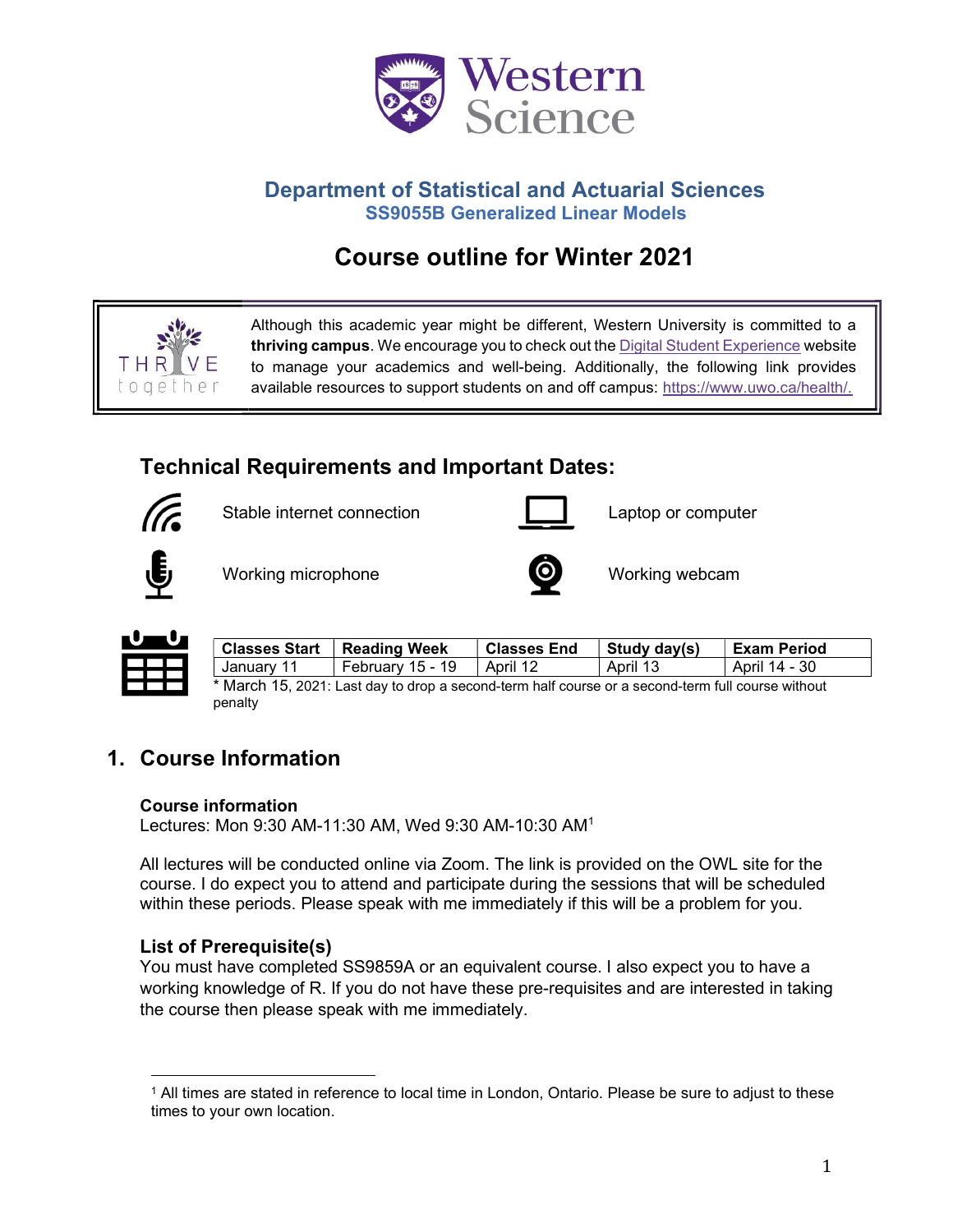Unless you have either the requisites for this course or written special permission from your Dean to enroll in it, you may be removed from this course and it will be deleted from your record. This decision may not be appealed. You will receive no adjustment to your fees in the event that you are dropped from a course for failing to have the necessary prerequisites.

# 2. Instructor Information



Instructor Simon Bonner Office WSC 276 Email simon.bonner@uwo.ca Phone 519 661-2111 ext 88205 Office Hours By appointment

Students must use their Western (@uwo.ca) email addresses when contacting their instructors. [insert other contact policies here]

### 3. Course Syllabus, Schedule, and Delivery Mode Course Description

This course concerns both theoretical and applied aspects of generalized linear models (GLM). We will start by discussing inference for GLM including parameter estimation, hypothesis testing, assessing goodness-of-fit, variable selection, and model comparison. We will also consider interpreting and reporting results, and conducting these analyses in the R statistical software package. Our discussion will focus on the most common members of the GLM framework including logistic regression, Poisson log-linear models, and multinomial regression. Additional topics may include quasi-likelihood, semiparametric regression, generalized additive models, and discrete choice models as time allows.

#### Method of Delivery

The course material will be delivered through a series of course readings, recorded lectures, and "in-class" group activities. I do expect you to attend and participate during the sessions that will be scheduled within these periods. Please speak with me immediately if this will be a problem for you.

| <b>Type</b> | <b>Mode</b>        | <b>Dates</b> | Time          | <b>Frequency</b> |
|-------------|--------------------|--------------|---------------|------------------|
| Lecture     | Synchronous online | Monday       | 9:30-10:30am  | Weekly           |
| In-class    | Synchronous online | Monday       | 10:30-11:30am | Weekly           |
| Activities  |                    |              |               |                  |
| Drop-in     | Synchronous online | Wednesday    | 10:30-11:30am | Weekly           |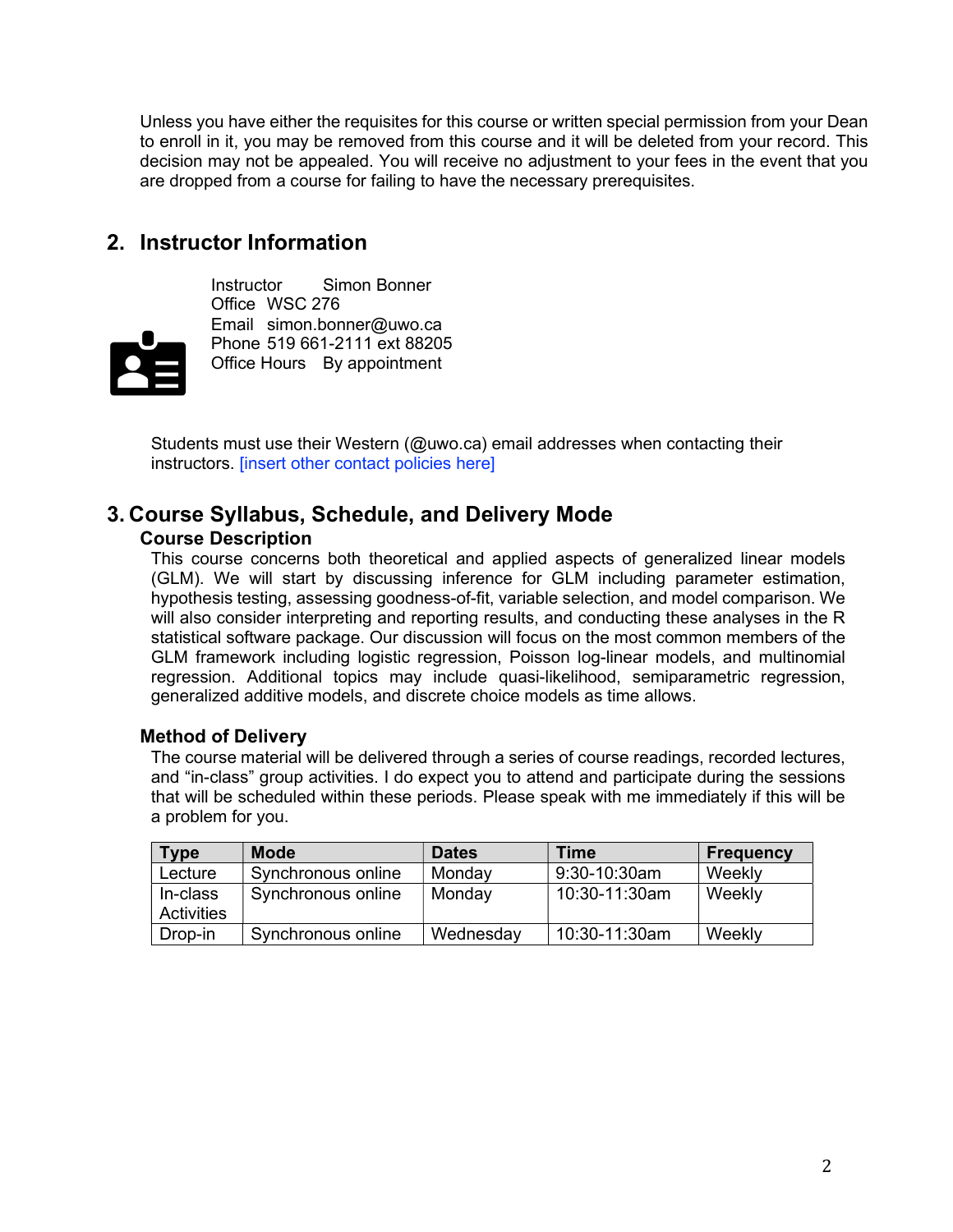# Learning Outcomes

By the end of this course you should be able to:

- 1. Identify and explain the importance of the components of a GLM.
- 2. Determine if a given model fits within the GLM framework.
- 3. Explain and implement maximum likelihood inference for the GLM framework.
- 4. Select an appropriate GLM for analyzing data with a continuous, discrete, or multinomial response variable.
- 5. Conduct analysis in R including computing parameter estimates and confidence intervals, conducting hypothesis tests, selecting variables, comparing competing models, and assessing goodness of fit.
- 6. Summarize and report your results for statistical and general audiences.

# Course Schedule (Tentative)

#### Section 1: Review of Linear Regression

- Week 1 (January 11 & 13)
	- $\circ$  Review of point estimation, interval estimation, hypothesis testing, goodness of fit diagnostics, and model selection for linear regression.

#### Section 2: Maximum likelihood inference

- Week 2 (January 18 & 20)
	- o Maximum likelihood inference 1: MLEs and their sampling distributions
- Week 3 (January 25 & 27)
	- $\circ$  Maximum likelihood inference 2: Hypothesis tests and confidence intervals

#### Section 3: Generalized Linear Models

- Week 4 (February 1 & 3)
	- o Generalized Linear Models 1: Introduction and inference
- Week 5 (February 8 & 10)
	- o Generalized Linear Models 2: Model Assessment and model selection

#### Section 4: Logistic Regression

- Week 6 (February 22 & 26)
	- o Logistic Regression 1: Introduction
- Week 7 (March 1 & 3)
	- o Logistic Regression 2: Separation and other considerations

#### Section 5: Poisson Regression

- Week 8 (March 8 & 10)
	- o Poisson Regression 1: Introduction
- Week 9 (March 15 & 17)
	- o Poisson Regression 2: Overdispersion

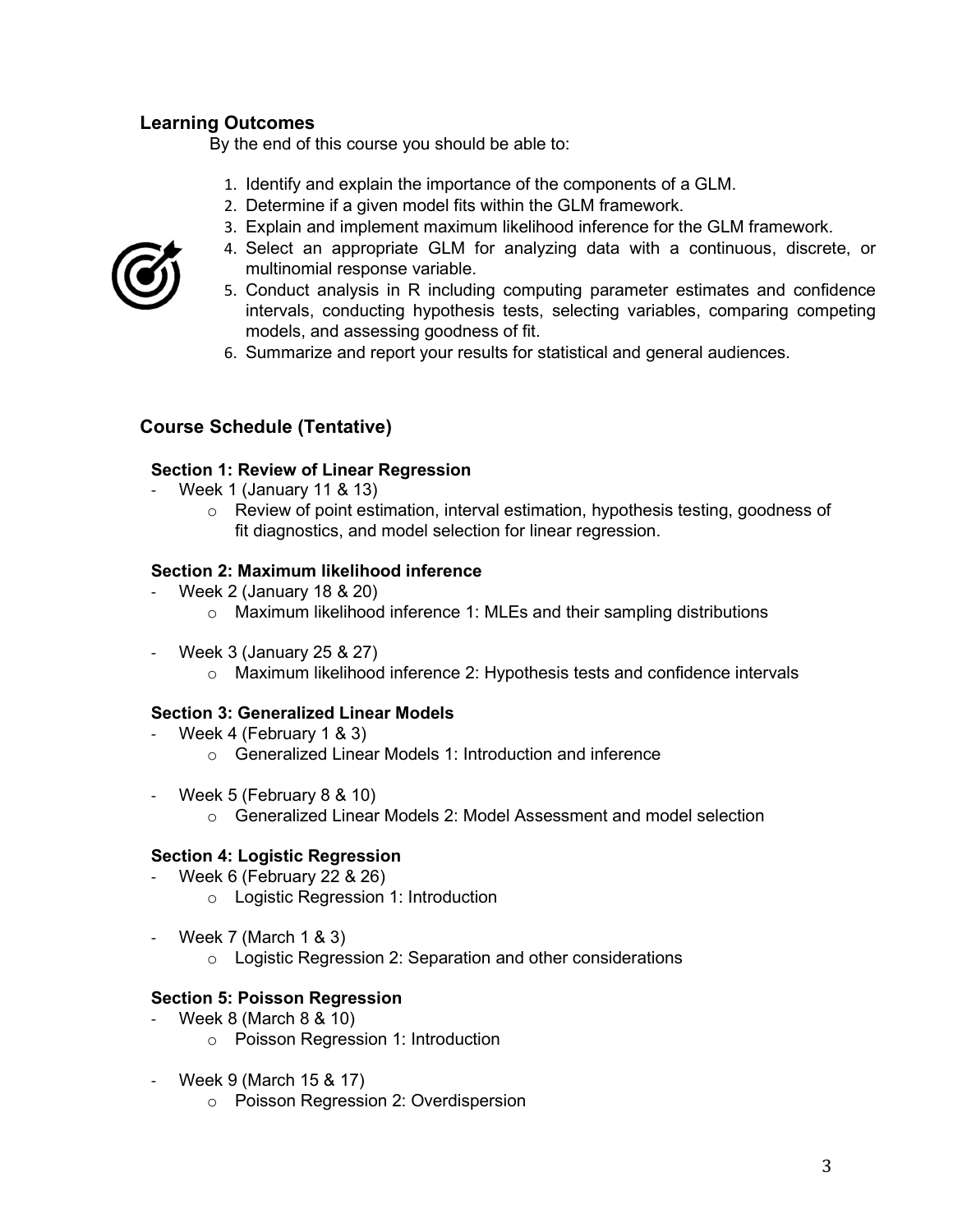#### Section 6: Multinomial Regression

- Week 10 (March 22 & 24)
	- o Multinomial Regression 1: Baseline Category Models
- Week 11 (March 29 & 31)
	- o Multinomial Regression 2: Alternative Link Functions and Discrete Choice Models

#### Section 7: Further topics

- Week 12 (April 5 & 7)
	- o To be determined

#### Online Participation and Engagement



Students are expected to participate during the scheduled class sessions and to engage with content as much as possible through the readings, synchronous lectures, and inclass activities.

# 4. Course Materials

There is no required text for this course. I will be posting materials on OWL (http://owl.uwo.ca) on a regular basis. I will use announcements on OWL as the primary method to communicate with all students in the class, and you are responsible for keeping up to date.

There are many excellent texts that provide a good introduction to the topic of generalized linear modelling. Three that I recommend are as references for this course are:

1. Faraway, JJ (2016) Extending the Linear Model with R: Generalized Linear, Mixed Effects and Nonparametric Regression Models, 2nd Edition. CRC Press.



2. Agresti, A (2012) Categorical Data Analysis, 3rd Edition. Wiley.

3. Dobson, AJ and Barnett, A (2008) An Introduction to Generalized Linear Models, 3rd Edition. CRC Press.

We will regularly work with the R statistical software package in class, and I expect you to have a working knowledge of this software. Experience with LaTeX or Rmarkdown would also be an asset.

Students should check OWL (http://owl.uwo.ca) on a regular basis for news and updates. This is the primary method by which information will be disseminated to all students in the class. Students are responsible for checking OWL on a regular basis.

All course material will be posted to OWL: http://owl.uwo.ca. Any changes will be indicated on the OWL site and discussed with the class.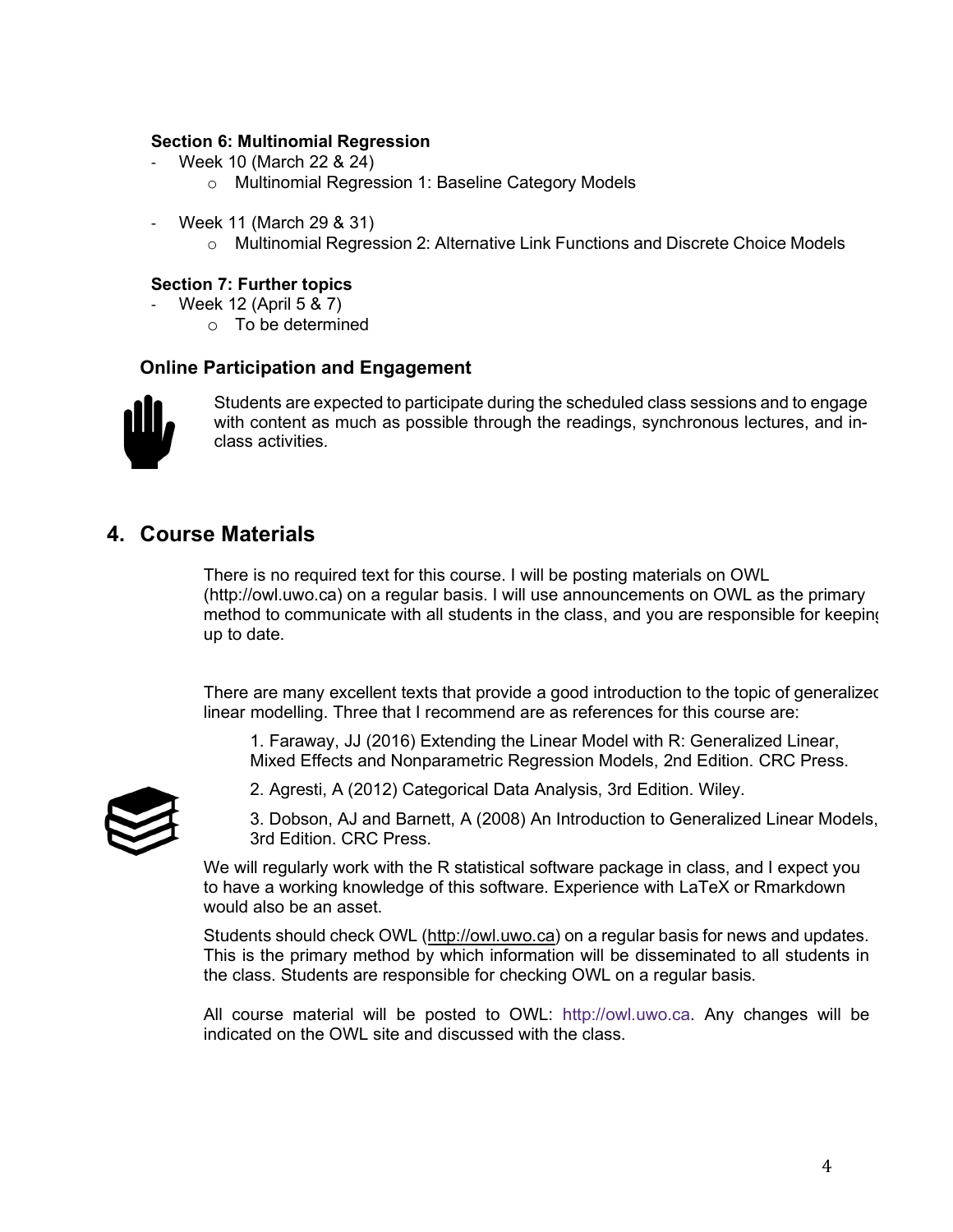If students need assistance, they can seek support on the OWL Help page. Alternatively, they can contact the Western Technology Services Helpdesk. They can be contacted by phone at 519-661-3800 or ext. 83800.

Google Chrome or Mozilla Firefox are the preferred browsers to optimally use OWL; update your browsers frequently. Students interested in evaluating their internet speed, please click here.

# 5. Methods of Evaluation

Your overall course grade will be calculated as follows:

| In class activities | Approximately weekly | 40%             |
|---------------------|----------------------|-----------------|
| Project #1          | Due March 26, 2021   | 30 <sup>%</sup> |
| Project #2          | Due April 23, 2021   | 30 <sup>%</sup> |

#### Accommodated Evaluations

- Group assessments that are submitted after the deadline will be assessed a penalty of 10% per day.
- Individual assessments that are submitted after the deadline will be assessed a penalty of 10% per day unless you have spoken with me and I have granted accommodation. If you are granted accommodation then the assessment will be due 24 hours after the end of the accommodation period, after which the 10% per day penalty will apply.

#### Rounding of Marks Statement

Across the Sciences Undergraduate Education programs, we strive to maintain high standards that reflect the effort that both students and faculty put into the teaching and learning experience during this course. All students will be treated equally and evaluated based only on their actual achievement. Final grades on this course, irrespective of the number of decimal places used in marking individual assignments and tests, will be calculated to one decimal place and rounded to the nearest integer, e.g., 74.4 becomes 74, and 74.5 becomes 75. Marks WILL NOT be bumped to the next grade or GPA, e.g. a 79 will NOT be bumped up to an 80, an 84 WILL NOT be bumped up to an 85, etc. The mark attained is the mark you achieved, and the mark assigned; requests for mark "bumping" will be denied.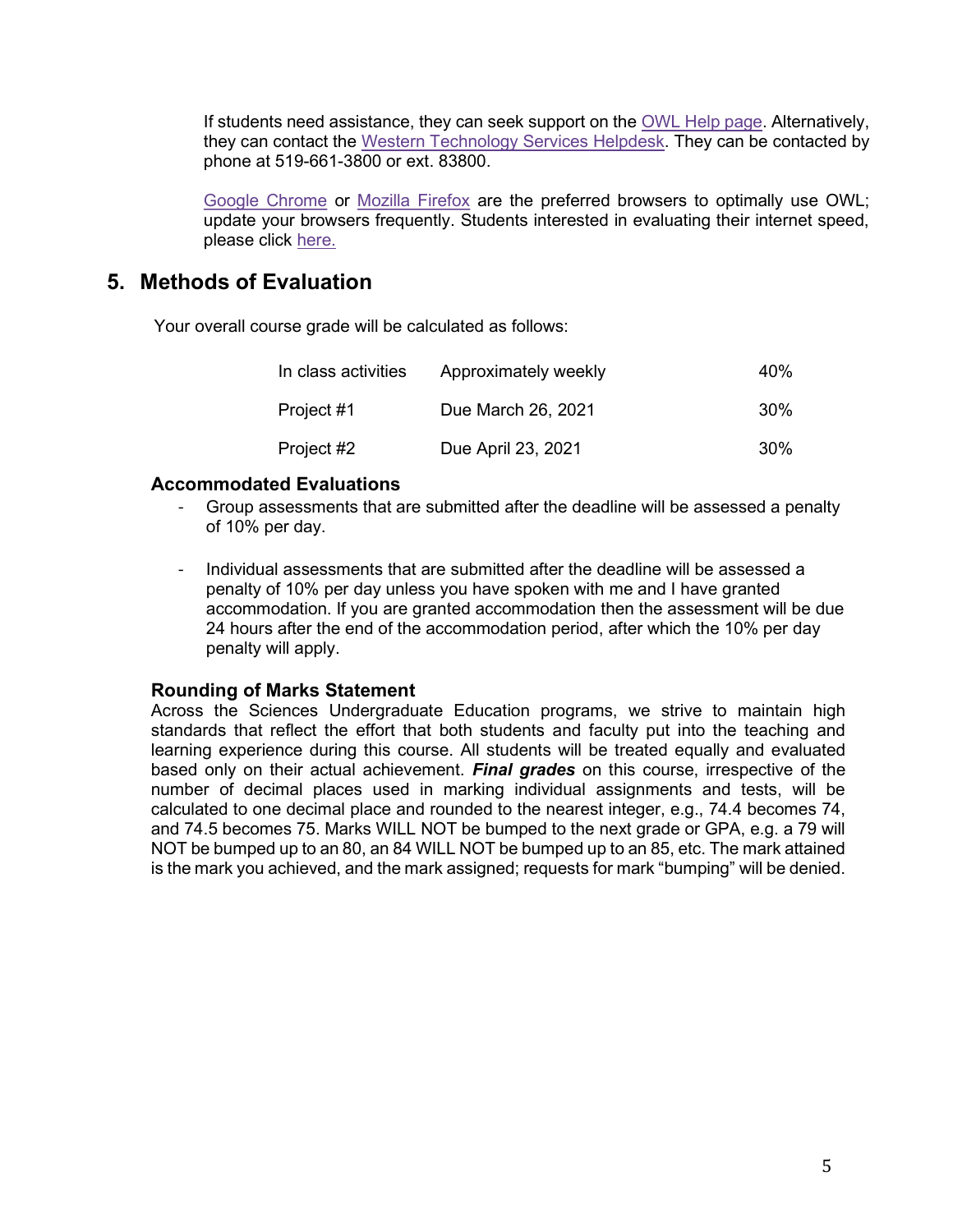# 6. Accommodation and Accessibility

#### Accommodation Policies

Students with disabilities work with Accessible Education (formerly SSD) which provides recommendations for accommodation based on medical documentation or psychological and cognitive testing. The Academic Accommodation for Students with Disabilities policy can be found at:

https://www.uwo.ca/univsec/pdf/academic\_policies/appeals/Academic Accommodation\_disabilities.pdf

#### Academic Consideration for Student Absence

Students will have up to two (2) opportunities during the regular academic year to use an online portal to self-report an absence during the semester, provided the following conditions are met: the absence is no more than 48 hours in duration, and the assessment for which consideration is being sought is worth 30% or less of the student's final grade. Students are expected to contact their instructors within 24 hours of the end of the period of the selfreported absence, unless noted on the syllabus. Students are not able to use the selfreporting option in the following circumstances:

- for exams scheduled by the Office of the Registrar (e.g., December and April exams)
- absence of a duration greater than 48 hours,
- assessments worth more than 30% of the student's final grade,
- if a student has already used the self-reporting portal twice during the academic year

If the conditions for a Self-Reported Absence are not met, students will need to provide a Student Medical Certificate if the absence is medical, or provide appropriate documentation if there are compassionate grounds for the absence in question. Students are encouraged to contact their Faculty academic counselling office to obtain more information about the relevant documentation.

Students should also note that individual instructors are not permitted to receive documentation directly from a student, whether in support of an application for consideration on medical grounds, or for other reasons. All documentation required for absences that are not covered by the Self-Reported Absence Policy must be submitted to the Academic Counselling office of a student's Home Faculty.

For policy on Academic Consideration for Student Absences - Undergraduate Students in First Entry Programs, see:

https://www.uwo.ca/univsec/pdf/academic\_policies/appeals/Academic\_Consideration\_for\_absences. pdf

and for the Student Medical Certificate (SMC), see: http://www.uwo.ca/univsec/pdf/academic\_policies/appeals/medicalform.pdf

#### Religious Accommodation

Students should consult the University's list of recognized religious holidays, and should give reasonable notice in writing, prior to the holiday, to the Instructor and an Academic Counsellor if their course requirements will be affected by a religious observance. Additional information is given in the Western Multicultural Calendar:

https://multiculturalcalendar.com/ecal/index.php?s=c-univwo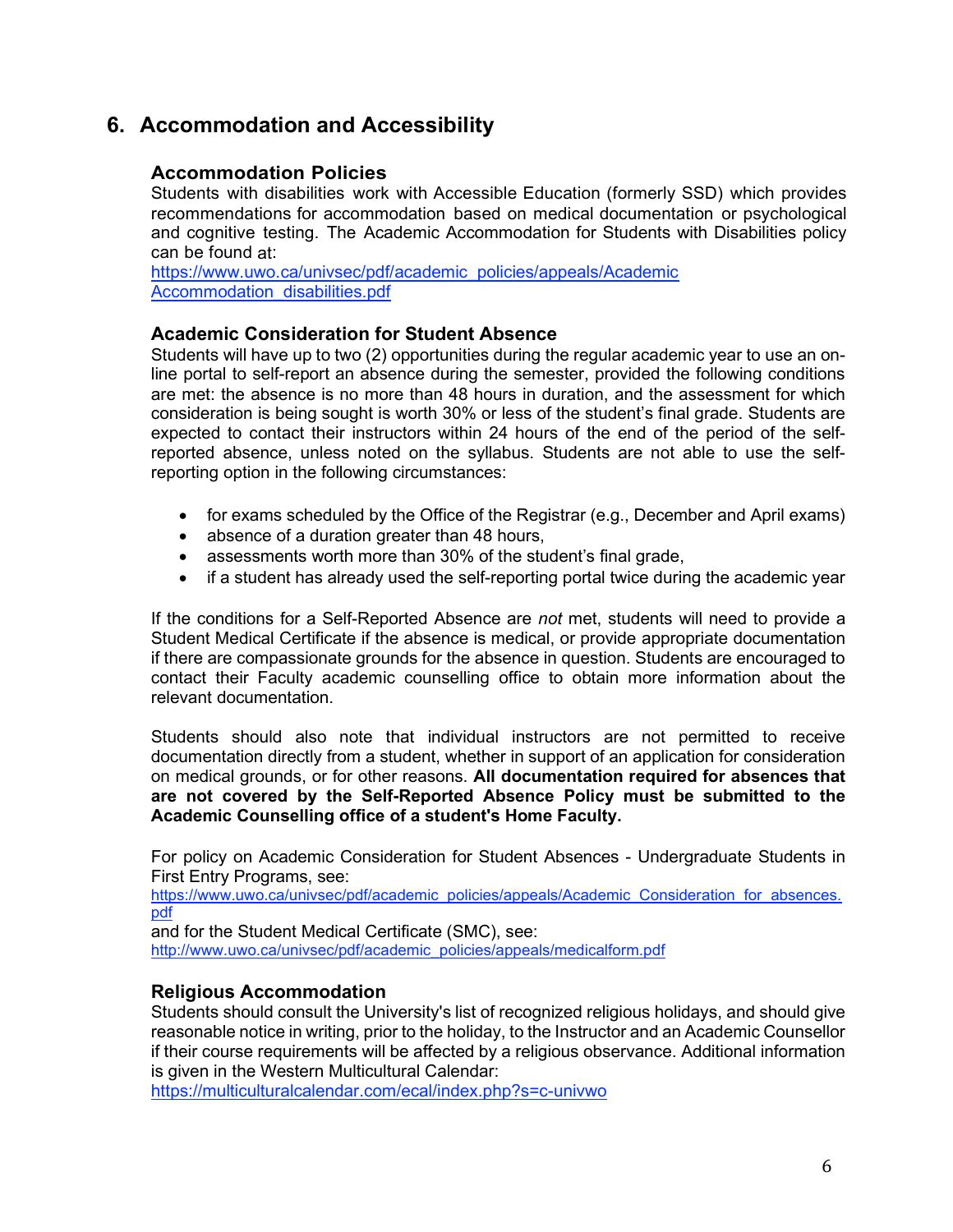# 7. Academic Policies

The website for Registrarial Services is http://www.registrar.uwo.ca.

In accordance with policy, http://www.uwo.ca/its/identity/activatenonstudent.html, the centrally administered e-mail account provided to students will be considered the individual's official university e-mail address. It is the responsibility of the account holder to ensure that e-mail received from the University at his/her official university address is attended to in a timely manner.

#### Remote learning sessions for this course may be recorded.

The data captured during these recordings may include your image, voice recordings, chat logs and personal identifiers (name displayed on the screen). The recordings will be used for educational purposes related to this course, including evaluations. The recordings may be disclosed to other individuals participating in the course for their private or group study purposes. Please contact the instructor if you have any concerns related to session recordings.

Participants in this course are not permitted to record the sessions, except where recording is an approved accommodation, or the participant has the prior written permission of the instructor.

Scholastic offences are taken seriously, and students are directed to read the appropriate policy, specifically, the definition of what constitutes a Scholastic Offence, at the following Web site:

http://www.uwo.ca/univsec/pdf/academic\_policies/appeals/scholastic\_discipline\_undergrad. pdf.

Completion of this course will require you to have a reliable internet connection and a device that meets the system requirements for Zoom. Information about the system requirements are available at the following link:

https://support.zoom.us/hc/en-us

\* Please note that Zoom servers are located outside Canada. If you would prefer to use only your first name or a nickname to login to Zoom, please provide this information to the instructor in advance of the test or examination.

#### Professionalism & Privacy

Western students are expected to follow the **Student Code of Conduct.** Additionally, the following expectations and professional conduct apply to this course:



 $\boxtimes$  Students are expected to follow online etiquette expectations provided on OWL

 $\boxtimes$  All course materials created by the instructor(s) are copyrighted and cannot be sold/shared

 $\boxtimes$  Recordings are not permitted (audio or video) without explicit permission

- $\boxtimes$  Permitted recordings are not to be distributed
- $\boxtimes$  Students will be expected to take an academic integrity pledge before some assessments
- $\boxtimes$  All recorded sessions will remain within the course site or unlisted if streamed